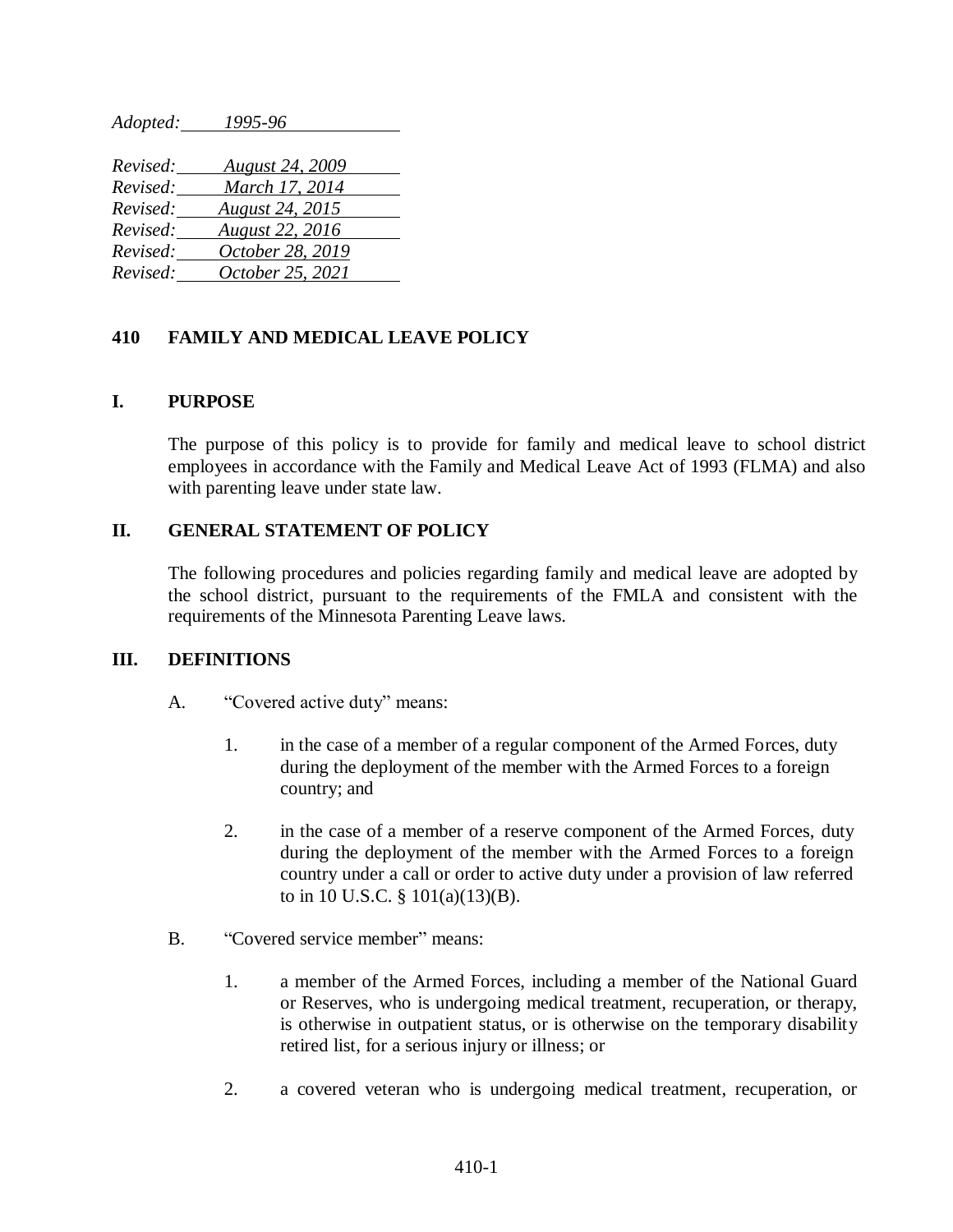therapy for a serious injury or illness and who was a member of the Armed Forces, including a member of the National Guard or Reserves, and was discharged or released under conditions other than dishonorable, at any time during the period of five years preceding the first date the eligible employee takes FMLA leave to care for the uncovered veteran.

- C. "Eligible employee" means an employee who has been employed by the school district for a total of at least 12 months and who has been employed for at least 1,250 hours of service during the 12-month period immediately preceding the commencement of the leave. An employee returning from fulfilling his or her Uniformed Services Employment and Reemployment Rights Act (USERRA) covered service obligation shall be credited with the hours of service that would have been performed but for the period of absence from work due to or necessitated by USERRA-covered service. In determining whether the employee met the hours of service requirement, and to determine the hours that would have been worked during the period of absence from work due to or necessitated by USERRA-covered service, the employee's pre-service work schedule can generally be used for calculations. While the 12 months of employment need not be consecutive, employment periods prior to a break in service of seven years of more may not be counted unless the break is occasioned by the employee's fulfillment of his or her USERRA-covered service obligation or a written agreement, including a collective bargaining agreement, exists concerning the school district's intention to rehire the employee after the break in service.
- D. "Military caregiver leave" means leave taken to care for a covered servicemember with a serious injury or illness.
- E. "Next of kin of a covered servicemember" means the nearest blood relative other than the covered servicemember's spouse, parent, son, or daughter, in the following order of priority: blood relatives who have been granted legal custody of the covered servicemember by court decree or statutory provisions, brothers and sisters, grandparents, aunts and uncles, and first cousins, unless the covered servicemember has specifically designated in writing another blood relative as his or her nearest blood relative for purposes of military caregiver leave under the FMLA. When no such designation is made and there are multiple family members with the same level of relationship to the covered service member, all such family members shall be considered the covered servicemember's next of kin, and the employee may take FMLA leave to provide care to the covered servicemember, either consecutively or simultaneously. When such designation has been made, the designated individual shall be deemed to be the covered service member's only next of kin.
- F. "Outpatient status" means, with respect to a covered service member who is a current member of the Armed Forces, the status of a member of the Armed Forces assigned to:
	- 1. a military medical treatment facility as an outpatient; or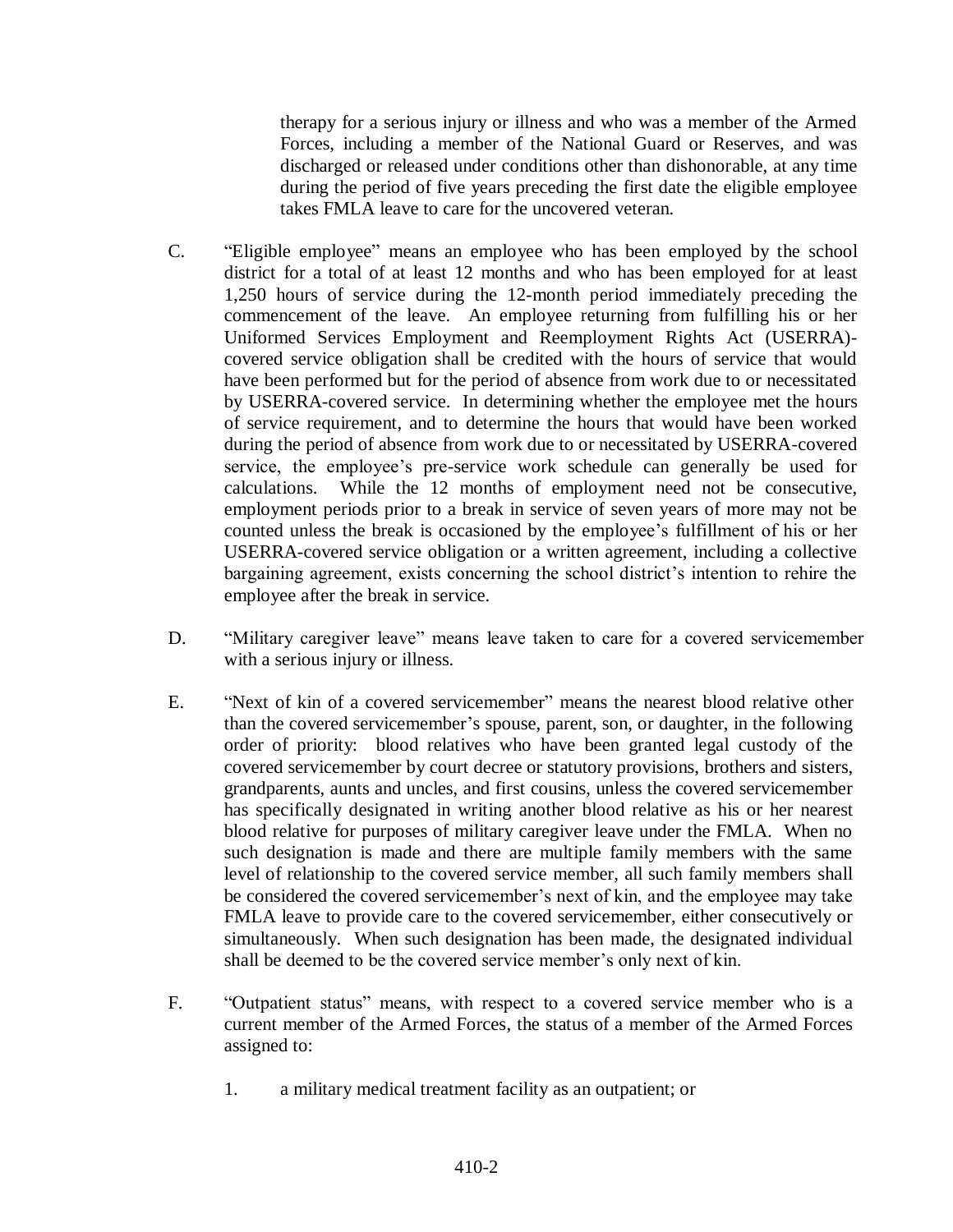- 2. a unit established for the purpose of providing command and control of members of the Armed Forces receiving care as outpatients.
- G. "Qualifying exigency" means a situation where the eligible employee seeks leave for one or more of the following reasons:
	- 1. to address any issues that arise from a short-notice deployment (seven calendar days or less) of a covered military member;
	- 2. to attend military events and related activities of a covered military member;
	- 3. to address issues related to childcare and school activities of a covered military member's child;
	- 4. to address financial and legal arrangements for a covered military member;
	- 5. to attend counseling provided by someone other than a health care provider for oneself, a covered military member, or his/her child;
	- 6. to spend up to 15 calendar days with a covered military member who is on short-term, temporary rest and recuperation leave during a period of deployment;
	- 7. to attend post-deployment activities related to a covered military member,
	- 8. to address parental care needs; and
	- 9. to address other events related to a covered military member that both the employee and school district agree is a qualifying exigency.
- H. "Serious health condition" means an illness, injury, impairment, or physical or mental condition that involves:
	- 1. inpatient care in a hospital, hospice, or residential medical care facility; or;
	- 2. continuing treatment by a health care provider.
- I. "Spouse" means a husband or wife. For purposes of this definition, husband or wife refers to the other person with whom an individual entered into marriage as defined or recognized under state law for purposes of marriage in the state in which the marriage was entered into or, in the case of a marriage entered into outside of any state, if the marriage is valid in the place where entered into and could have been entered into in at least one state. This definition includes an individual in a same-sex or common law marriage that either; (1) was entered into in a state that recognizes such marriages; or (2) if entered into outside of any state, is valid in the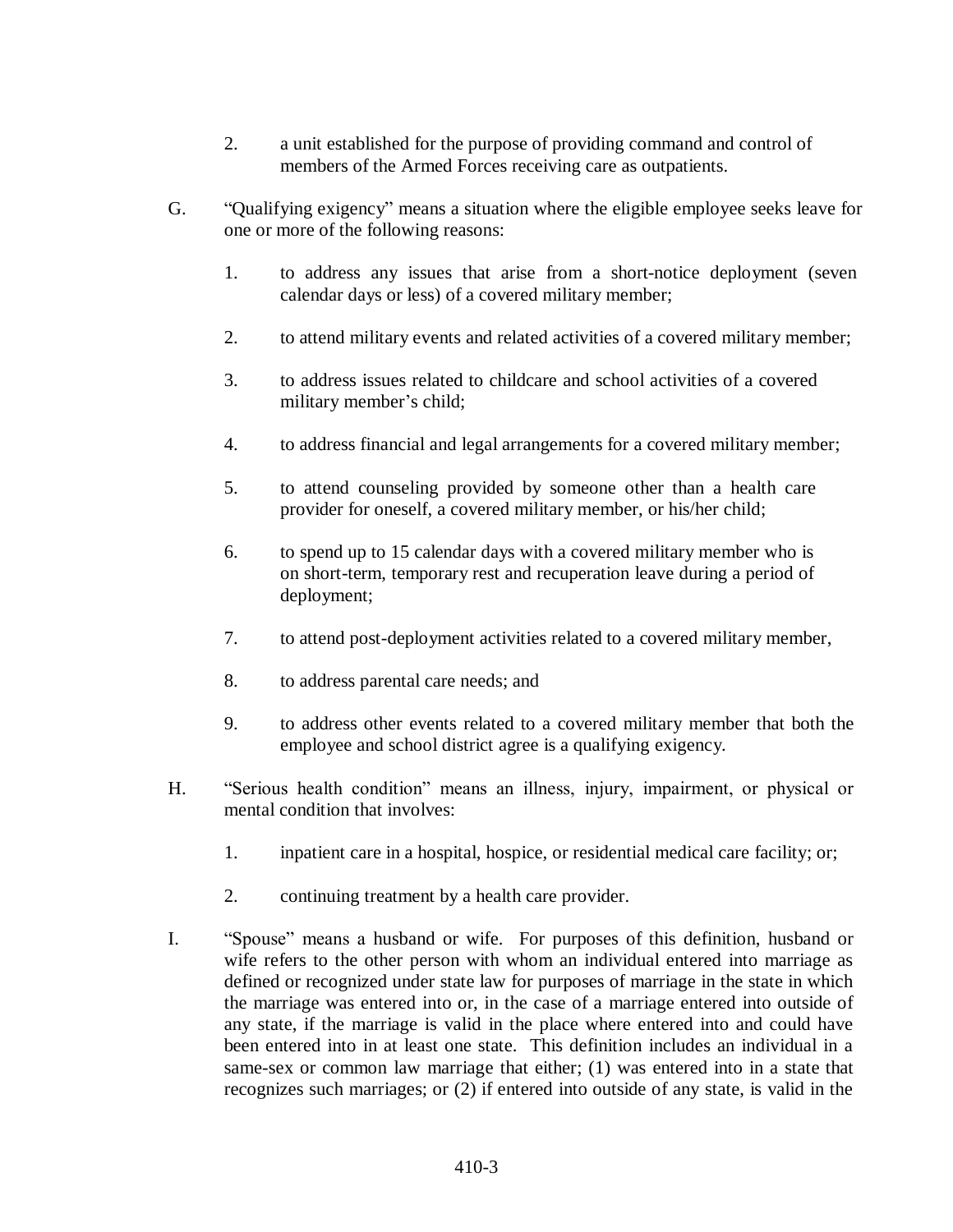place where entered into and could have been entered into in at least one state.

J. "Veteran" has the meaning given in 38 U.S.C. § 101.

# **IV. LEAVE ENTITLEMENT**

## A. Twelve-week Leave under Federal Law

- 1. Eligible employees are entitled to a total of 12 work weeks of unpaid family or medical leave during the applicable 12-month period as defined below, plus any additional leave as required by law. Leave may be taken for one or more of the following reasons in accordance with applicable law:
	- a. birth of the employee's child and to care for such child;
	- b. placement of an adopted or foster child with the employee;
	- c. to care for the employee's spouse, son, daughter, or parent with a serious health condition;
	- d. the employee's serious health condition makes the employee unable to perform the functions of the employee's job, and/or;
	- e. any qualifying exigency arising from the employee's spouse, son, daughter, or parent being on active duty, or notified of an impending call or order to active duty in the Armed Forces.
- 2. For the purposes of this policy, "year" is defined as a rolling 12-month period measured backward from the date an employee's leave is to commence.
- 3. An employee's entitlement to FMLA leave for the birth, adoption, or foster care of a child expires at the end of the 12-month period beginning on the date of the birth or placement.
- 4. A "serious health condition" typically requires either inpatient care or continuing treatment by or under the supervision of a health care provider, as defined by applicable law. Family and medical leave generally is not intended to cover short term conditions for which treatment and recovery are very brief.
- 5. A "serious injury or illness" in the case of a member of the Armed Forces, including a member of the National Guard or Reserves, means:
	- a. injury or illness that was incurred by the member in the line of duty on active duty in the Armed Forces or that existed before the beginning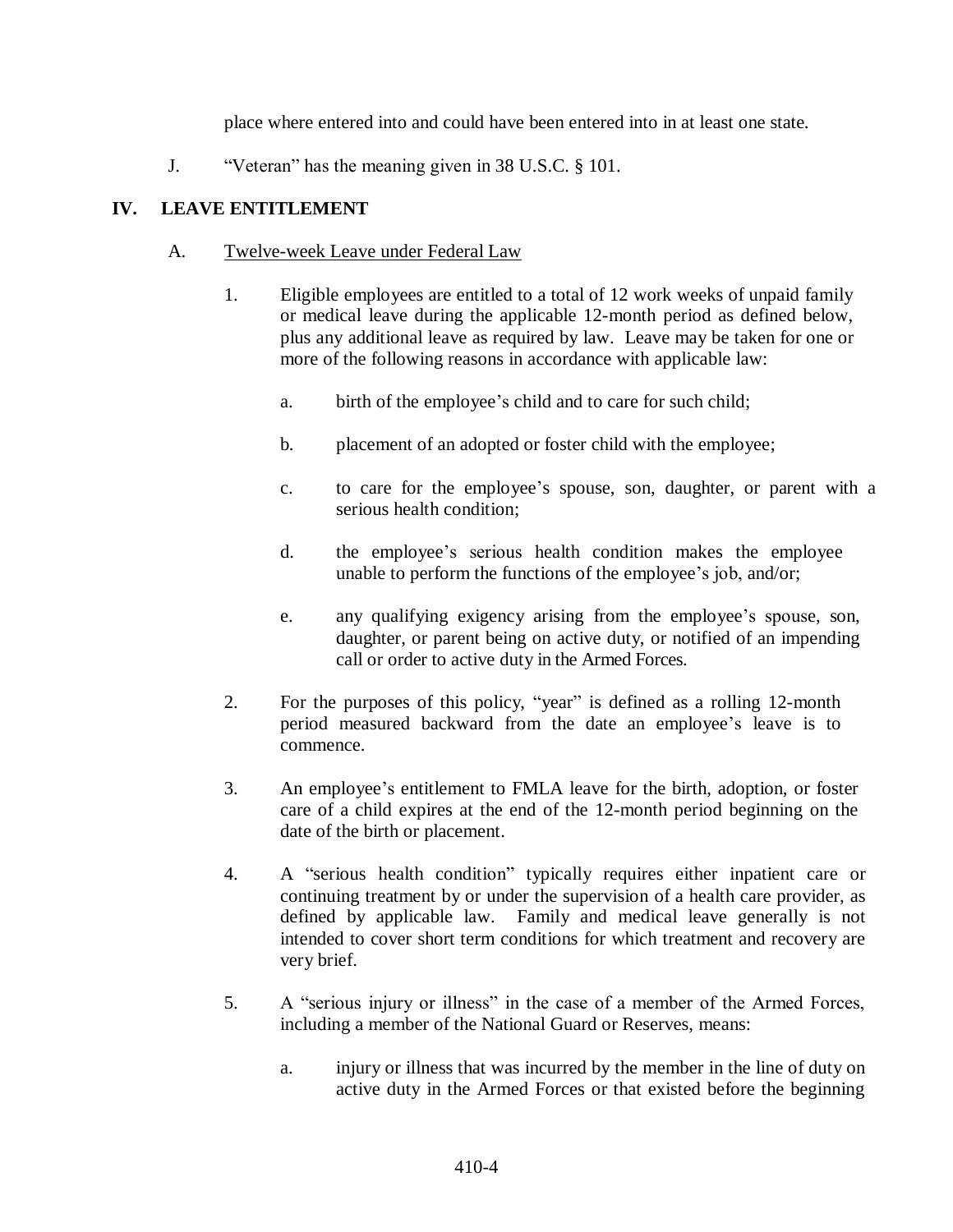of the member's active duty and was aggravated by service in the line of duty on active duty in the Armed Forces and that may render the member medically unfit to perform the duties of the member's office, grade, rank, or rating; and

- b. in the case of a covered veteran who was a member of the Armed Forces, including a member of the National Guard or Reserves, at any time, during the period of five years preceding the date on which the veteran undergoes the medical treatment, recuperation, or therapy, means a qualifying injury or illness that was incurred by the member in the line of duty on active duty in the Armed Forces or that existed before the beginning of the member's active duty and was aggravated by service in the line of duty in the Armed Forces and that manifested itself before or after the member became a veteran, and is:
	- (1) a continuation of a serious injury or illness that was incurred or aggravated when the covered veteran was a member of the Armed Forces and rendered the servicemember unable to perform the duties of the servicemember's office, grade, rank, or rating; or
	- (2) a physical or mental condition for which the covered veteran has received a U.S. Department of Veterans Affairs Service-Related Disability (VASRD) rating of 50 percent or greater and such VASRD rating is based, in whole or in part, on the condition precipitating the need for military caregiver leave; or
	- (3) a physical or mental condition that substantially impairs the covered veteran's ability to secure or follow a substantially gainful occupation by reason of a disability or disabilities related to military service, or would do so absent treatment; or
	- (4) an injury, including a psychological injury, on the basis of which the covered veteran has been enrolled in the Department of Veterans Affairs Program of Comprehensive Assistance for Family Caregivers.
- 6. Eligible spouses employed by the school district are limited to an aggregate of 12 weeks of leave during any 12-month period for the birth and care of a newborn child or adoption of a child, the placement of a child for foster care, or to care for a parent. This limitation for spouses employed by the school district does not apply to leave taken: by one spouse to care for the other spouse who is seriously ill; to care for a child with a serious health condition; because of the employee's own serious health condition; or pursuant to Paragraph IV.A.1.e. above.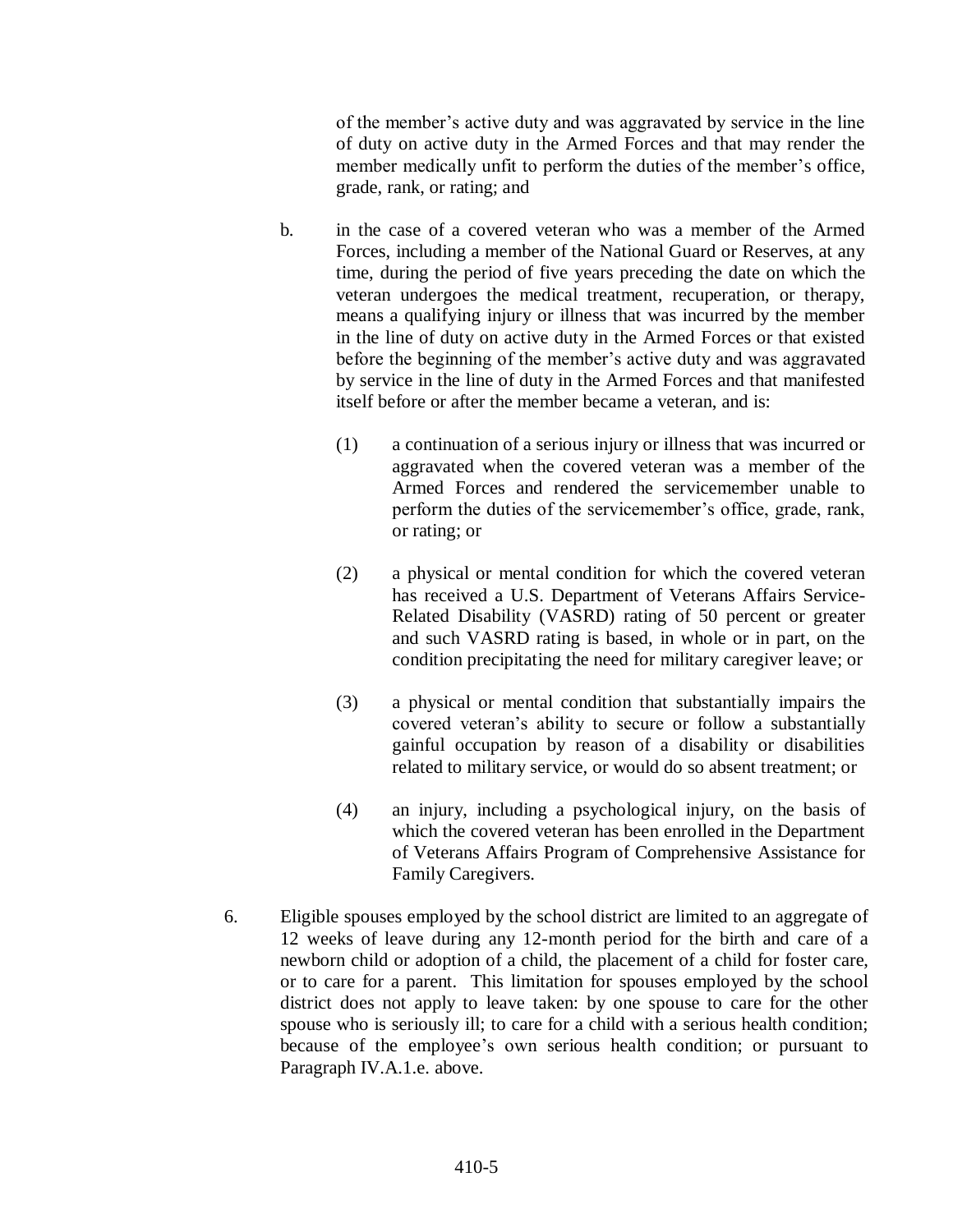- 7. Depending on the type of leave, intermittent or reduced schedule leave may be granted in the discretion of the school district or when medically necessary. However, part-time employees are only eligible for a pro-rata portion of leave to be used on an intermittent or reduced schedule basis, based on their average hours worked per week. Where an intermittent or reduced schedule leave is foreseeable based on planned medical treatment, the school district may transfer the employee temporarily to an available alternative position for which the employee is qualified and which better accommodates recurring periods of leave than does the employee's regular position, and which has equivalent pay and benefits.
- 8. If an employee requests a leave for the serious health condition of the employee or the employee's spouse, child, or parent, the employee will be required to submit sufficient medical certification. In such a case, the employee must submit the medical certification within 15 days from the date of the request or as soon as practicable under the circumstances.
- 9. If the school district has reason to doubt the validity of a health care provider's certification, it may require a second opinion at the school district's expense. If the opinions of the first and second health care providers differ, the school district may require certification from a third health care provider at the school district's expense. An employee may also be required to present a certification from a health care provider indicating that the employee is able to return to work.
- 10. Requests for leave shall be made to the school district. When leave relates to an employee's spouse, son, daughter, parent, or covered service member being on covered active duty, or notified of an impending call or order to covered active duty pursuant to Paragraph IV.A.1.e. above, and such leave is foreseeable, the employee shall provide reasonable and practical notice to the school district of the need for leave. For all other leaves, employees must give 30 days' written notice of a leave of absence where practicable. The failure to provide the required notice may result in a delay of the requested leave. Employees are expected to make a reasonable effort to schedule leaves resulting from planned medical treatment so as not to disrupt unduly the operations of the school district, subject to and in coordination with the health care provider.
- 11. The school district may require that a request for leave under Paragraph IV.A.1.e. above be supported by a copy of the covered military member's active duty orders or other documentation issued by the military indicating active duty or a call to active duty status and the dates of active duty service. In addition, the school district may require the employee to provide sufficient certification supporting the qualifying exigency for which leave is requested.
- 12. During the period of a leave permitted under this policy, the school district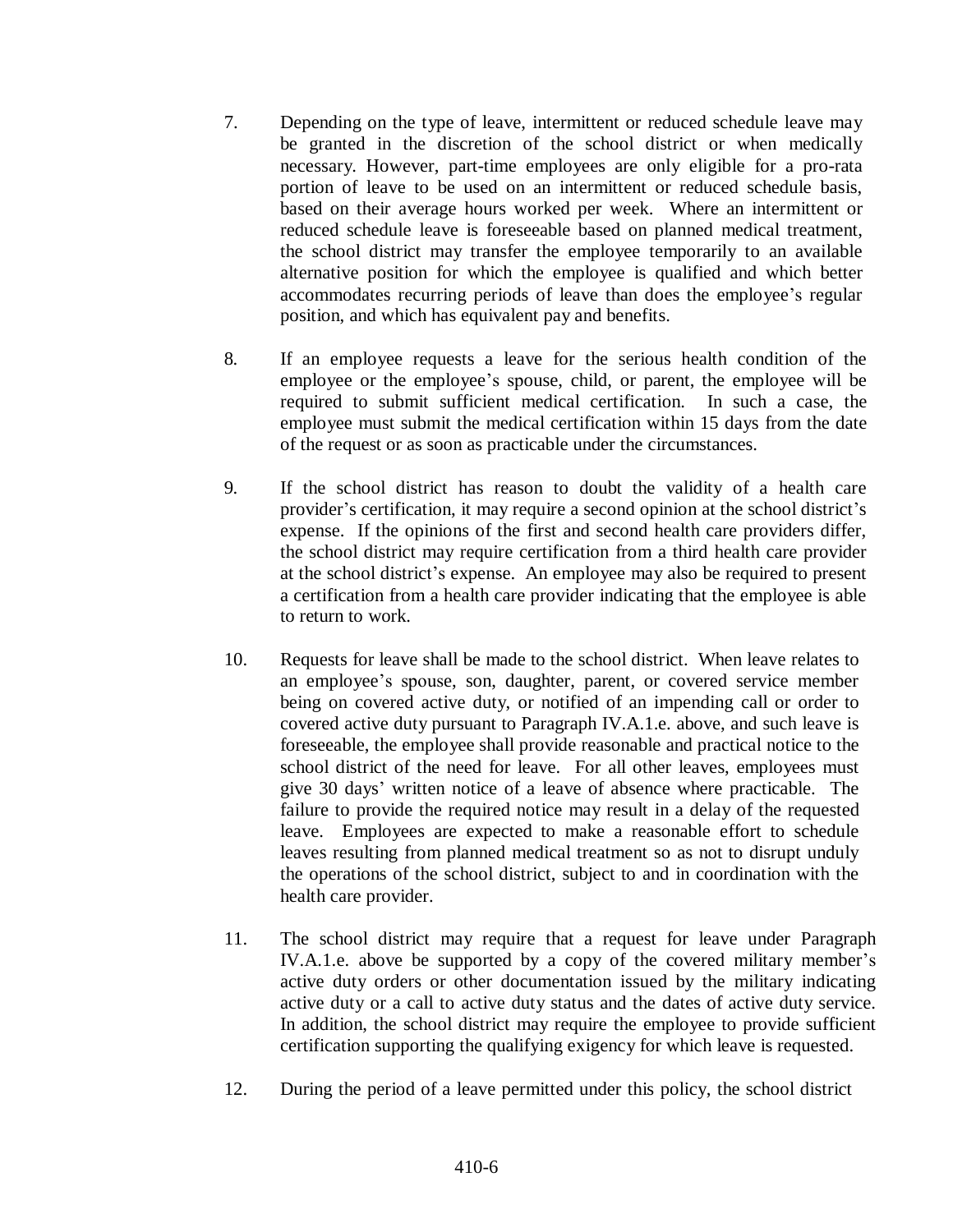will provide health insurance under its group health plan under the same conditions coverage would have been provided had the employee not taken the leave. The employee will be responsible for payment of the employee contribution to continue group health insurance coverage during the leave. An employee's failure to make necessary and timely contributions may result in termination of coverage. An employee who does not return to work after the leave may be required, in some situations, to reimburse the school district for the cost of the health plan premiums paid by it.

13. The school district may request or require the employee to substitute accrued paid leave for any part of the 12-week period. Employees may be allowed to substitute paid leave for unpaid leave by meeting the requirements set out in the administrative directives and guidelines established for the implementation of this policy, if any. Employees eligible for leave must comply with the family and medical leave directives and guidelines prior to starting leave. The superintendent shall be responsible to develop directives and guidelines as necessary to implement this policy. Such directives and guidelines shall be submitted to the school board for annual review.

The school district shall comply with written notice requirements as set forth in federal regulations.

14. Employees returning from a leave permitted under this policy are eligible for reinstatement in the same or an equivalent position as provided by law. However, the employee has no greater right to reinstatement or to other benefits and conditions of employment than if the employee had been continuously employed during the leave.

### B. Twelve-week Leave under State Law

An employee who does not qualify for parenting leave under Paragraphs IV.A.1.a. or IV.A.1.b. above may qualify for a 12-week unpaid leave which is available to a biological or adoptive parent in conjunction with the birth or adoption of a child, or to a female employee for prenatal care or incapacity due to pregnancy, childbirth, or related health conditions. The length of the leave shall be determined by the employee but must not exceed 12 weeks unless agreed by the employer. The employee may qualify if he or she has worked for the school district for at least 12 months and has worked an average number of hours per week equal to one-half full time equivalent during the 12-month period immediately preceding the leave. This leave is separate and exclusive of the family and medical leave described in the preceding paragraphs but may be reduced by any period of paid parental, disability, personal, or medical, or sick leave, or accrued vacation provided by the employer so that the total leave does not exceed 12 weeks, unless agreed by the employer, or leave taken for the same purpose under the FMLA. The leave taken under this section shall begin at a time requested by the employee. An employee who plans to take leave under this section must give the employer reasonable notice of the date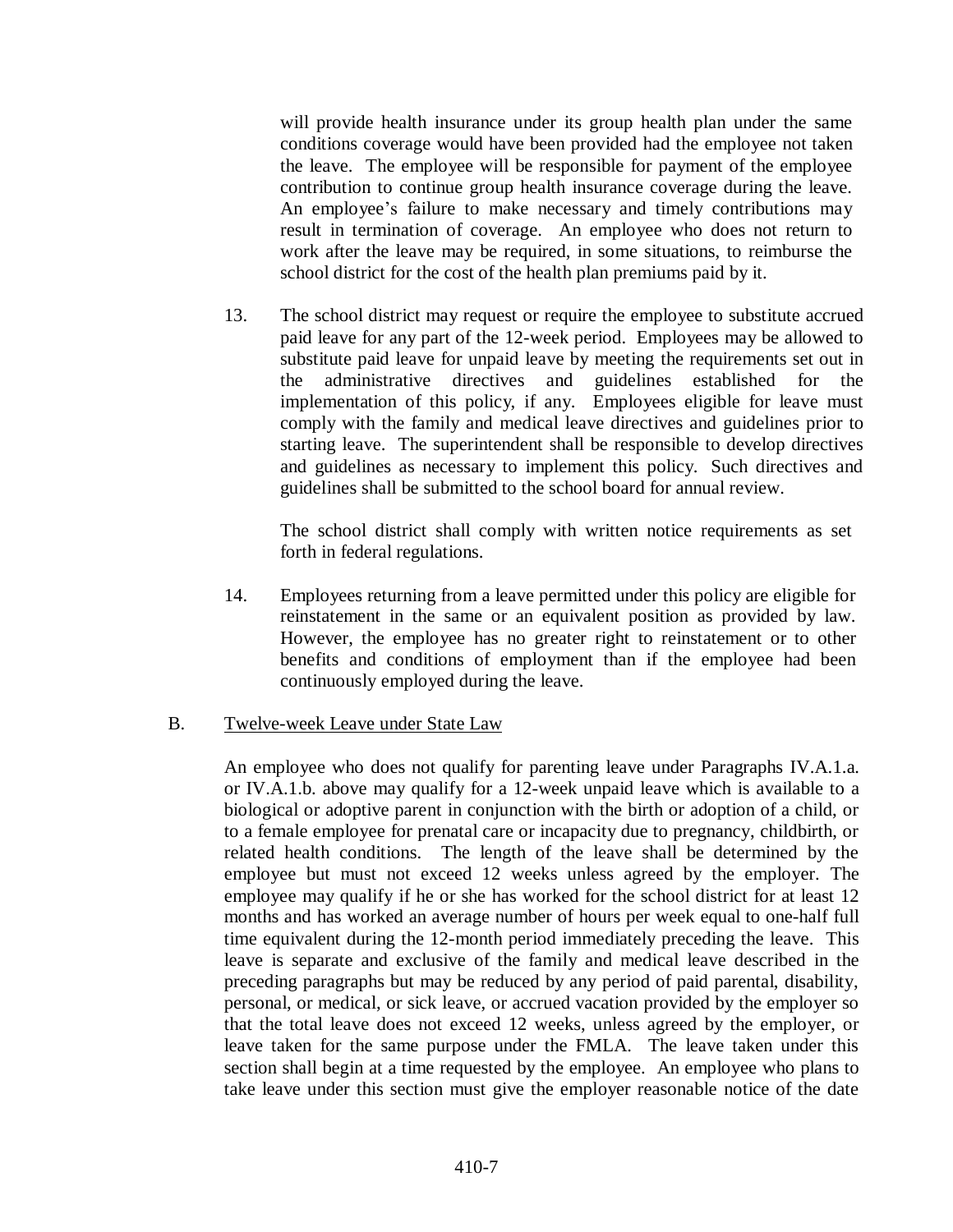the leave shall commence and the estimated duration of the leave. For leave taken by a biological or adoptive parent in conjunction with the birth or adoption of a child, the leave must begin within 12 months of the birth or adoption; except that, in the case where the child must remain in the hospital longer than the mother, the leave must begin within 12 months after the child leaves the hospital.

# C. Twenty-six week Service Member Family Military Leave

- 1. An eligible employee who is a spouse, son, daughter, parent, or next of kin of a covered service member shall be entitled to a total of 26 work weeks of leave during a 12-month period to care for the service member. The leave described in this paragraph shall be available only during a single 12-month period. For purposes of this leave, the need to care for a service member includes both physical and psychological care.
- 2. During a single 12-month period, an employee shall be entitled to a combined total of 26 work weeks of leave under Paragraphs IV.A. and IV.C. above.
- 3. The 12-month period referred to in this section begins on the first day the eligible employee takes leave to care for a covered servicemember and ends 12 months after that date.
- 4. Eligible spouses employed by the school district are limited to an aggregate of 26 weeks of leave during any 12-month period if leave is taken for birth of the employee's child or to care for the child after birth; for placement of a child with the employee for adoption or foster care or to care for the child after placement; to care for the employee's parent with a serious health condition; or to care for a covered servicemember with a serious injury or illness.
- 5. The school district may request or require the employee to substitute accrued paid leave for any part of the 26-week period. Employees may be allowed to substitute paid leave for unpaid leave by meeting the requirements set out in the administrative directives and guidelines established for the implementation of this policy, if any. Employees eligible for leave must comply with the family and medical leave directives and guidelines prior to starting leave.
- 6. An employee will be required to submit sufficient medical certification issued by the health care provider of the covered service member and other information in support of requested leave and eligibility for such leave under this section within 15 days from the date of the request or as soon as practicable under the circumstances.
- 7. The provisions of Paragraphs IV.A.7., IV.A.10., IV.A.12., IV.A.13., and IV.A.14. above shall apply to leaves under this section.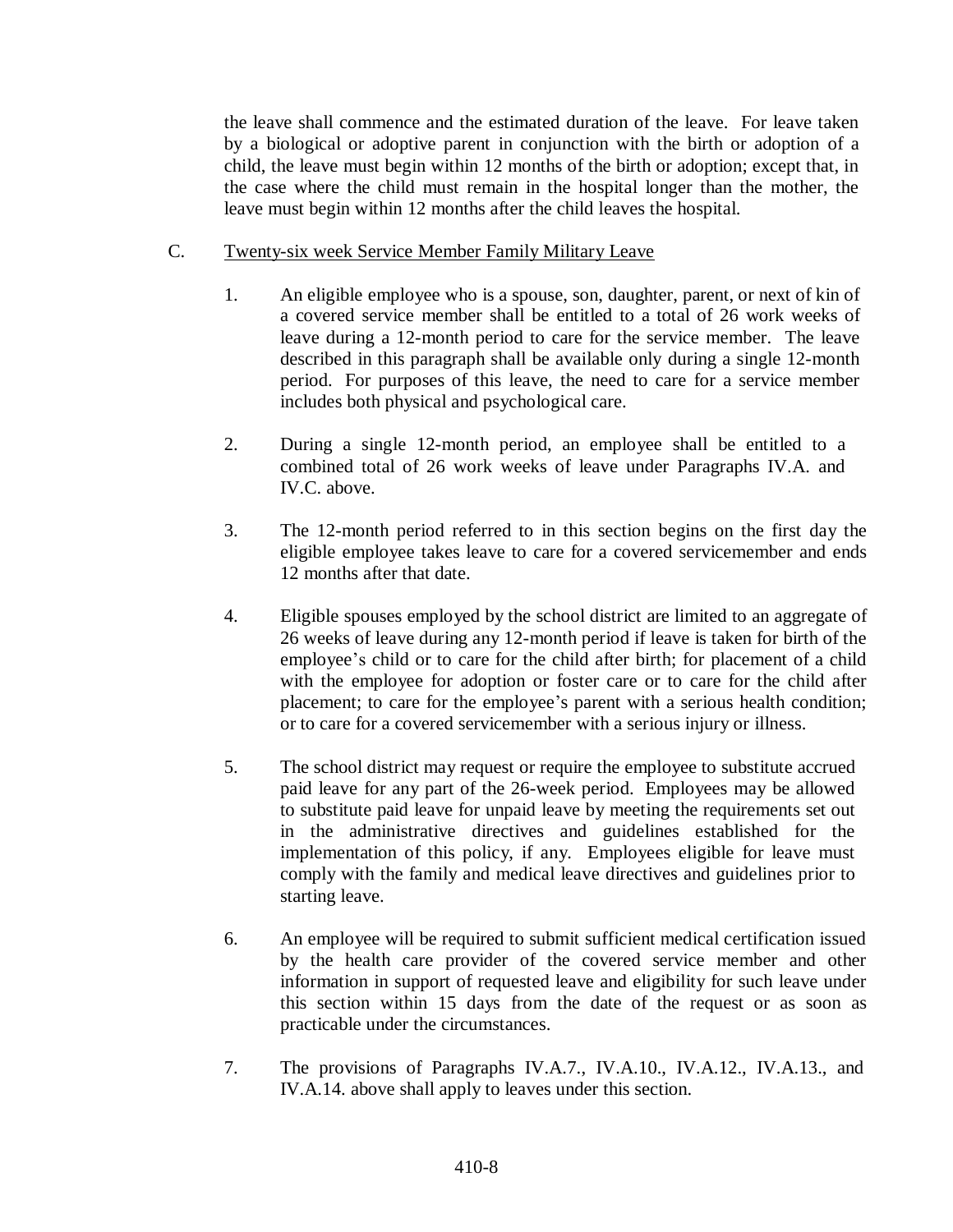## **V. SPECIAL RULES FOR INSTRUCTIONAL EMPLOYEES**

- A. An instructional employee is one whose principal function is to teach and instruct students in a class, a small group, or an individual setting. This includes, but is not limited to, teachers, coaches, driver's education instructors, and special education assistants.
- B. Instructional employees who request foreseeable medically necessary intermittent or reduced work schedule leave greater than 20 percent of the work days in the leave period may be required to:
	- 1. take leave for the entire period or periods of the planned medical treatment; or
	- 2. move to an available alternative position for which the employee is qualified, and which provides equivalent pay and benefits, but not necessarily equivalent duties.
- C. Instructional employees who request continuous leave near the end of a semester may be required to extend the leave through the end of the semester. The number of weeks remaining before the end of a semester does not include scheduled school breaks, such as summer, winter, or spring break.
	- 1. If an instructional employee begins leave for any purpose more than five weeks before the end of a semester and it is likely the leave will last at least three weeks, the school district may require that the leave be continued until the end of the semester.
	- 2. If the employee begins leave for a purpose other than the employee's own serious health condition during the last five weeks of a semester, the school district may require that the leave be continued until the end of the semester if the leave will last more than two weeks or if the employee's return from leave would occur during the last two weeks of the semester.
	- 3. If the employee begins leave for a purpose other than the employee's own serious health condition during the last three weeks of the semester and the leave will last more than five working days, school district may require the employee to continue taking leave until the end of the semester.
- D. The entire period of leave taken under the special rules will be counted as leave. The school district will continue to fulfill the school district's leave responsibilities and obligations, including the obligation to continue the employee's health insurance and other benefits, if an instructional employee's leave entitlement ends before the involuntary leave period expires.

### **VI. OTHER**